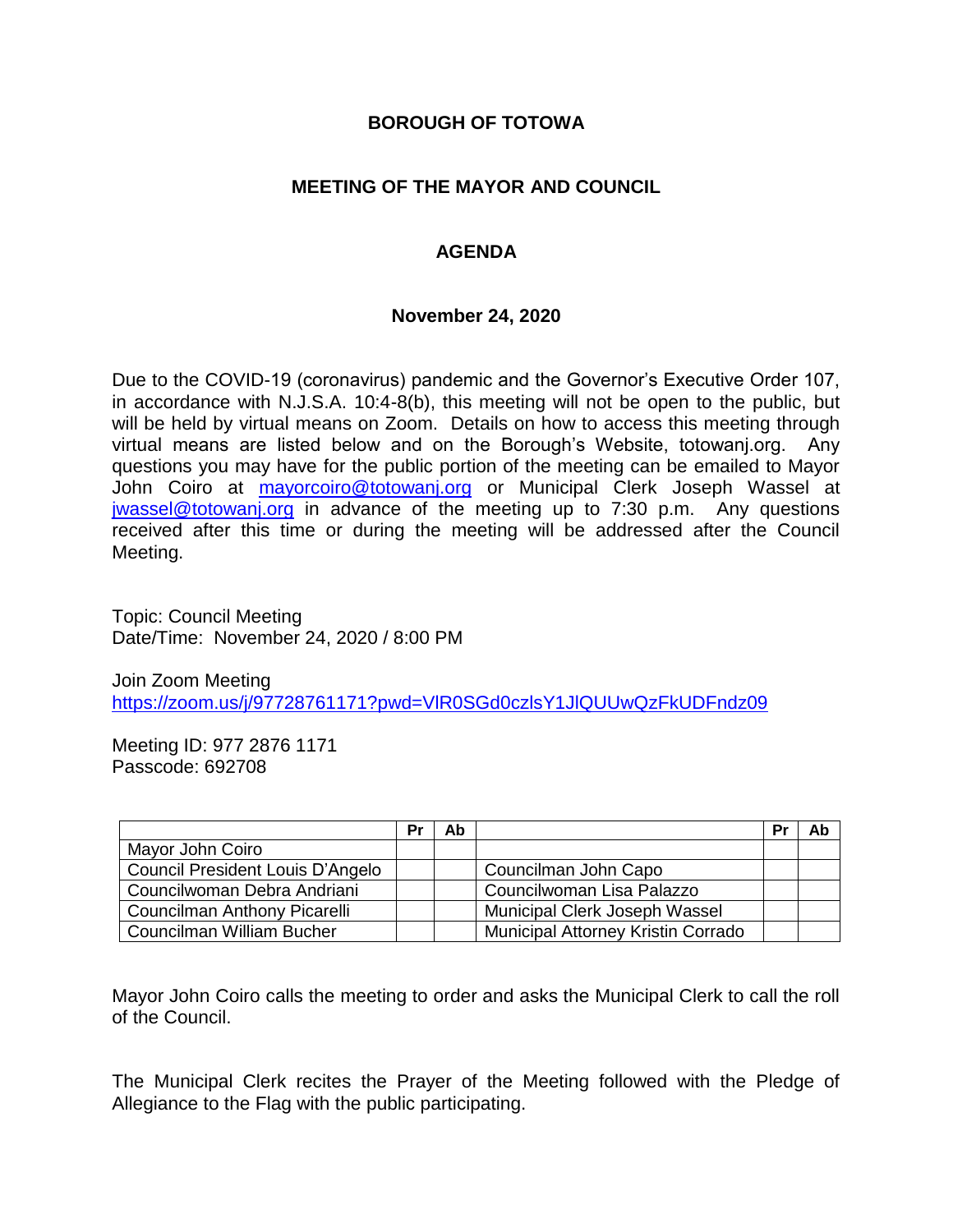The Statement of the Meeting (Open Public Meetings Act) is read by the Municipal Clerk.

Report from Members of the Council, Municipal Clerk and Municipal Attorney.

Mayor Coiro will announce if any citizens emailed any questions pertaining to the public portion of the meeting.

# **CITIZENS HEARD:**

Any questions you may have for the public portion of the meeting can be emailed to Mayor John Coiro at [mayorcoiro@totowanj.org](mailto:mayorcoiro@totowanj.org) or Municipal Clerk Joseph Wassel at [jwassel@totowanj.org](mailto:jwassel@totowanj.org) in advance of the meeting up to 7:30 p.m.

Minutes of the Mayor and Council for the meeting of November 10, 2020.

### **COMMITTEE ON FINANCE: PICARELLI, D'ANGELO, CAPO.**

Resolution No. 2020-24 for the payment of bills.

Resolution authorizing the Treasurer to issue refunds to various property owners due to overpayment of  $4<sup>th</sup>$  Quarter 2020 taxes.

Resolution authorizing a tax refund for Benito Veltri, 38 Willard Avenue, Block 13, Lot 5 due to a 100% Exemption for a 100% permanent and total disability.

Resolution authorizing a tax refund for Marianne Novak, 78 Boyle Avenue, Block 22, Lot 1 due to a 100% Exemption for a 100% permanent and total disability.